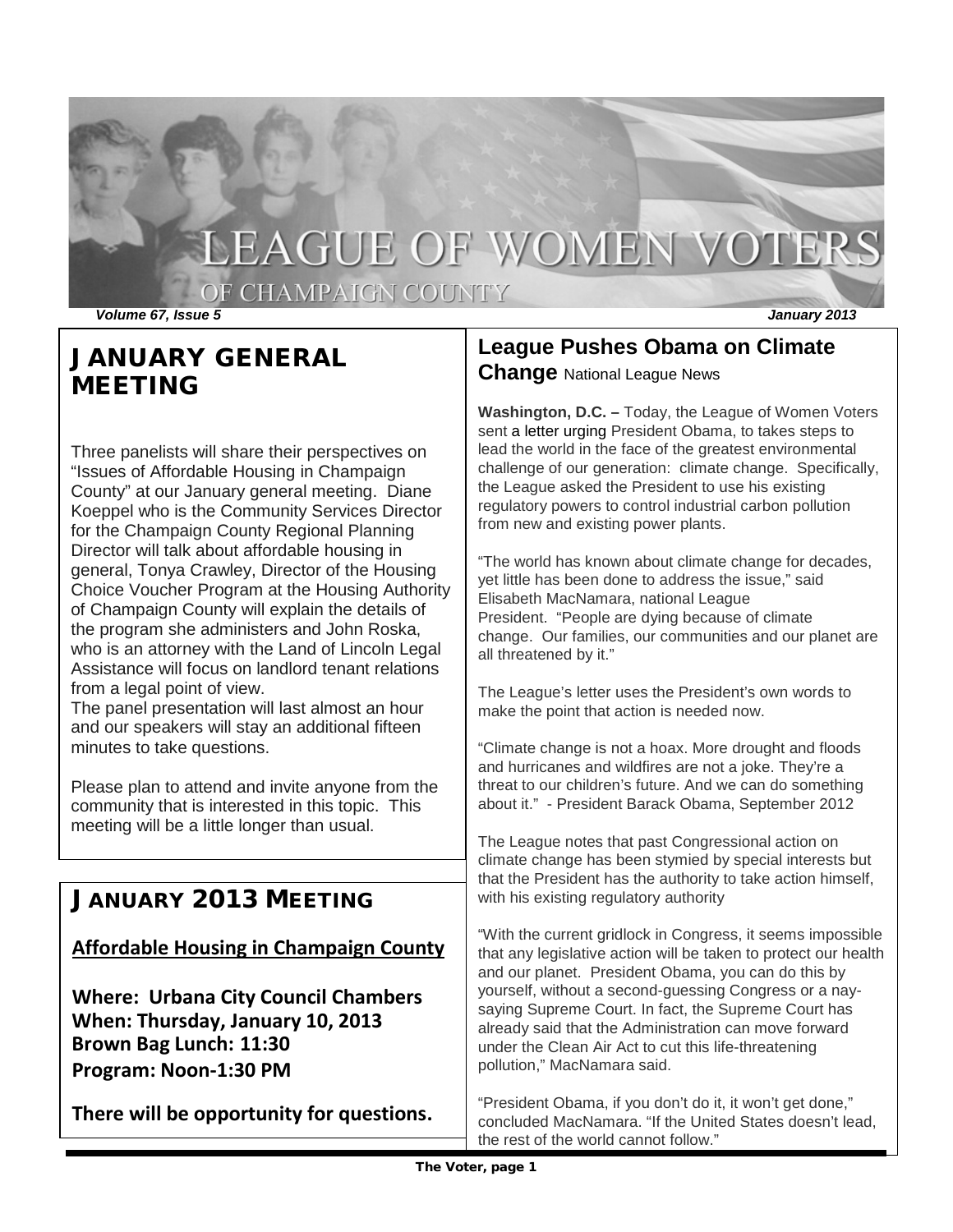| League of Women Voters of Champaign<br>County Officers for 2012-2013                                                                                                                                                                                                                                                                   | <b>LWVCC Pa</b><br><b>Birthday!!</b>                                 |
|----------------------------------------------------------------------------------------------------------------------------------------------------------------------------------------------------------------------------------------------------------------------------------------------------------------------------------------|----------------------------------------------------------------------|
| President:<br>Corrie Proksa<br>corrieproksa@hotmail.com<br>217-359-495                                                                                                                                                                                                                                                                 | You all come                                                         |
| 1 <sup>st</sup> Vice President (Organization):<br><b>Trisha Crowley</b><br>217-359-2514<br>tcrowley9491@gmail.com                                                                                                                                                                                                                      | <b>Helen Levin</b><br>January and<br>course!                         |
| 2 <sup>nd</sup> Vice President (Program):<br><b>Theresa Michelson</b><br>217-344-4078<br>thmichelson@gmail.com                                                                                                                                                                                                                         |                                                                      |
| <b>Claire Barkley</b><br>Secretary:<br>217-344-6995<br>cebarkley@hotmail.com                                                                                                                                                                                                                                                           | It will be 2pr<br>Lindsey Villa<br>Room acros                        |
| Sandy Volk<br>Treasurer:<br>sandyvolk803@gmail.com<br>217-367-7664                                                                                                                                                                                                                                                                     | second floor<br>front main e                                         |
| <b>Newsletter Editor:</b><br><b>Michelle Petty</b><br>217-766-9677<br>pettyml@gmail.com                                                                                                                                                                                                                                                | This is a cal                                                        |
| Webmaster:<br>Rachel Storm<br>630-677-7791<br>rstorm2@illinois.edu                                                                                                                                                                                                                                                                     | We know se<br>League acti                                            |
| Directors:<br>Antje Kolodziej<br>Joan Miller<br><b>Sue Phillips</b><br>Deb Rugg<br>Rachel Storm                                                                                                                                                                                                                                        | them! This<br>will want to<br>We will nee<br>Please let D            |
| Do you have friends or acquaintances who might be<br>interested in the League? Share your newsletter! We<br>will add them for three months to the mailing list for the<br>Voter. Email <b>WV.il.cc@gmail.com</b> or call Sue Phillips at<br>359-8818 or Margaret Olson at 344-6390 with the name<br>of anyone who might be interested. | at 621-7180<br>Instead of p<br>kindly contr.<br>League of V<br>Fund: |
| <b>LWVCC STUDY - CRIMINAL</b><br><b>JUSTICE SYSTEM NEEDS</b>                                                                                                                                                                                                                                                                           | Checks pay<br>Memo line:<br>P.O. Box 20<br>event.                    |
| Currently the committee is reading through multiple<br>reports on the criminal justice system in Champaign<br>County. If you are interested in joining this committee<br>please contact Michelle for the study materials and plan<br>to attend our next meeting, Monday February 7th at 9AM<br>at Expresso on Neil Street.             | 2013 is a re<br>in Illinois. C<br>the first stat<br>allow wome       |
| Please consider joining this important study. For more<br>information please contact Michelle Petty at<br>pettyml@gmail.com or 217-766-9677.                                                                                                                                                                                           | Please wato<br>for updates<br>anniversary                            |

# **Letter France Component Fighter**  $\mathbf{III}$

is going to mark 100 years this d the LWVCC is having a party of

m Friday February 1, 2013 at Clark age in the Horsfal Private Dining ss from the library. They call this the r; I call it the main floor because the entrance is on same floor.

ke and tea party for League fun. everal folks know Helen and did vities with her, but this is not just for is such a great event and everyone be there!! d to know how many are coming. Debbie Rugg know if you can attend or [debrugg@aol.com](mailto:debrugg@aol.com)

*Instead of personal gifts, if you wish, you could kindly contribute to:*

Vomen Voters of Illinois Education

able to "LWVIL Ed Fund" LWVCC Civic Engagement 01, Urbana, IL 61803 or bring to the

ally neat year for women's suffrage In June 26, 1913, Illinois became te east of the Mississippi River to n to vote in national elections. ch this Voter and LWVIL news too on this wonderful 100th . Starting with Helen Levin's 100<sup>th</sup> birthday is just a great start!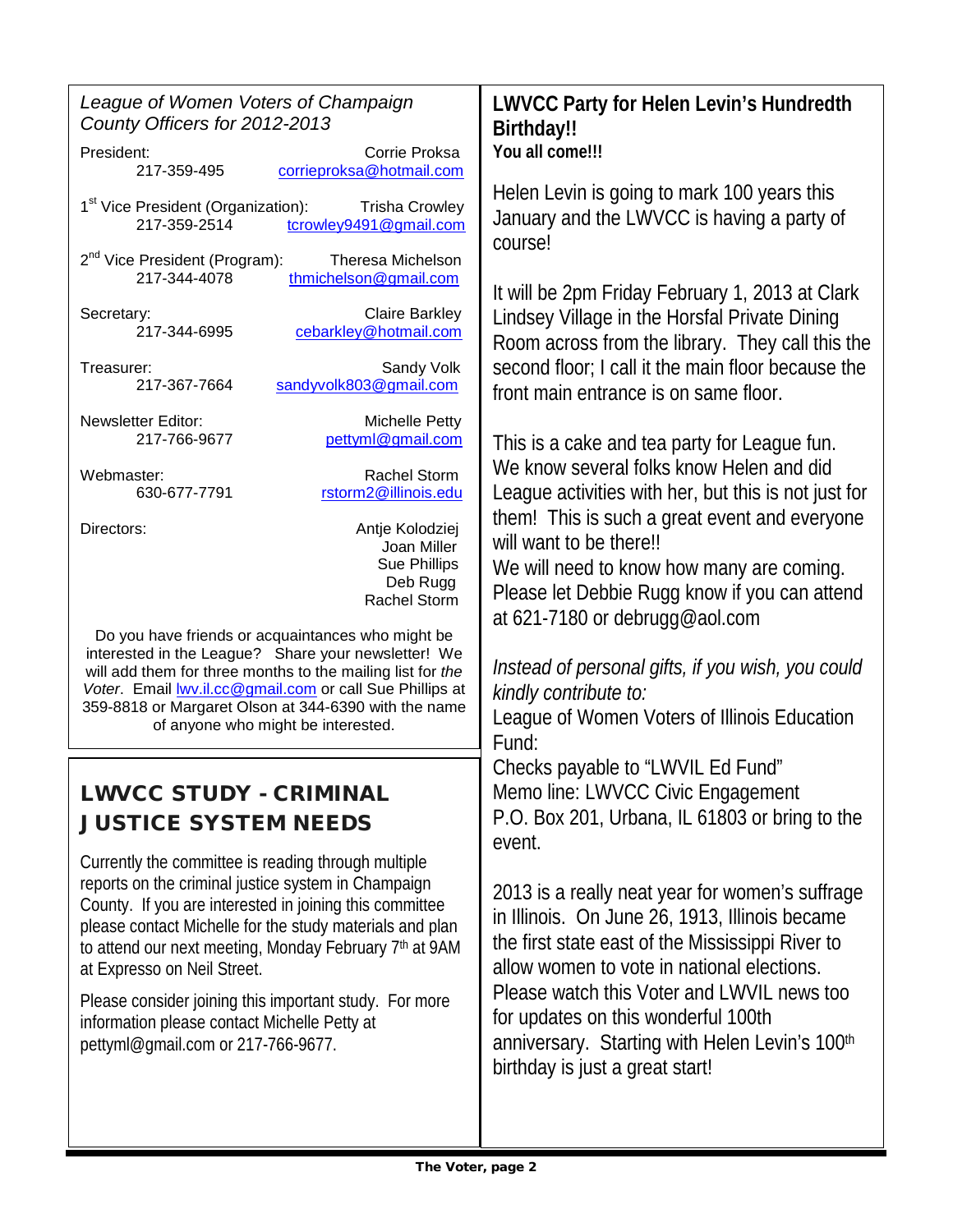| Membership Form - League of Women Voters of Champaign County                                                                                                                                                                                                                                                                                                                                                                                                                                                                   |                             |  |
|--------------------------------------------------------------------------------------------------------------------------------------------------------------------------------------------------------------------------------------------------------------------------------------------------------------------------------------------------------------------------------------------------------------------------------------------------------------------------------------------------------------------------------|-----------------------------|--|
|                                                                                                                                                                                                                                                                                                                                                                                                                                                                                                                                | Date: _______________       |  |
|                                                                                                                                                                                                                                                                                                                                                                                                                                                                                                                                | Zip: ___________________    |  |
|                                                                                                                                                                                                                                                                                                                                                                                                                                                                                                                                |                             |  |
| Include this email address in the League Membership Directory? YES NO                                                                                                                                                                                                                                                                                                                                                                                                                                                          | (please circle one)         |  |
| Please circle the type of membership: Individual Dues* \$65.00                                                                                                                                                                                                                                                                                                                                                                                                                                                                 | Student Dues* \$5.00        |  |
| Household Dues* \$97.5 #NEW Member Due \$32.50                                                                                                                                                                                                                                                                                                                                                                                                                                                                                 | #New Household Dues \$48.75 |  |
| Please make checks payable to LWVCC, and mail to: Sue Phillips, 1018 W William, Champaign, IL 61821                                                                                                                                                                                                                                                                                                                                                                                                                            |                             |  |
| #Dues for new members, for one year, are half the amount paid by continuing members.<br>*Dues and donations are not tax deductible as charitable contributions from your federal income tax return. You may, however, make a tax<br>deductible contribution to the Education Fund (of LWVCC) by writing a separate check made payable to "LWVIL Education Fund". Please include<br>"Champaign County" on the memo line of your check.<br>Check your <i>Voter</i> mailing label for the month your membership dues are payable. |                             |  |

### **Join other Leaguers in Chicago for a day meeting!**

LWVIL Annual Issues Briefing, Saturday, February 9, 2013 8:30 to 3PM at University Center **Chicago** 

This annual information packed event with Leaguers from around the State is a worthwhile effort. You probably received a flyer on this with all the details including the plenary on Leading the Way to Graduated Income Tax in Illinois and other topics. Workshops in afternoon on Pension Study next steps and what's new in Criminal Justice among others

At least one car is going up and in addition alternatively going on the train the night before and taking the 4 pm back home Saturday. Trisha Crowley is organizing our trip. Please let her know at [tcrowley9491@gmail.com](mailto:tcrowley9491@gmail.com) or 649-3500 by Saturday, January 19 if you are thinking about attending!!!

We can get everyone registered and the LWVCC will cover meeting registration since this is so important.

#### \*NEW\* League Study Beginning

Join our local League group to study the LWVIL Fiscal Policy action item for the biennium: Leading the Way to a Graduated Rate Income Tax (GRIT) for Illinois!

Please let Debbie Rugg know if you would like to join this study, debrugg@aol.com or 621- 7180. The LWVIL has study materials as well as some training sessions which we hope to attract to our CU area.

**February's Meeting Topic:** Answering the Mandate: Comprehensive Sex Education in Champaign County Schools

Come join us for a forum discussion of local efforts to establish sex education in local schools--hearing from those who were involved in the critical organizing to pass the mandate and the administrators working on next steps.